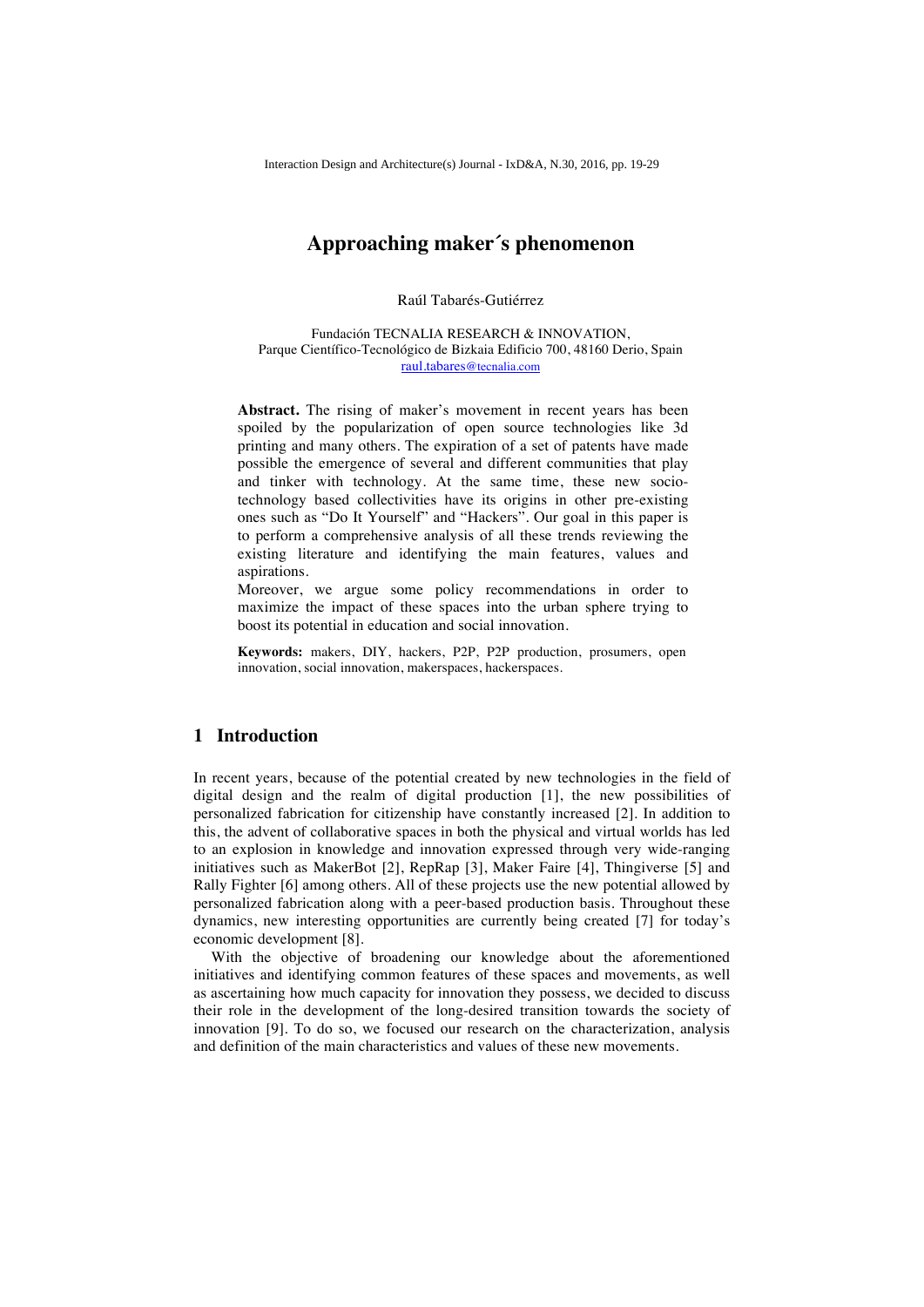### **2 DIY, Hackers and Makers**

Although "Do It Yourself" (hereinafter referred to as DIY) has become a mature movement considering it began in the roaring 1920's with pirate radio broadcasting [10], it has remained more or less present since the 1970's [11] and it was popularized in the 1980's and 1990's [12] with many authors even identifying a "third wave" [13]. We must not set aside another type of technical and social movements which have arisen in recent eras establishing a new and wide-ranging paradigm of innovation based on collaboration and cooperation [14], crowdsourcing or collective action [15, 16] and production amongst peers [17]. These paradigms are distant from the classical linear model of innovation [18] and have a "bottom-up" approach. These sorts of selfempowering philosophies have also gained momentum in recent years due to the new possibilities spawned by personal fabrication [19] and other types of open technologies conceptualized as "open hardware."

It can be complicated to define a movement like DIY [12] and certainly one definition may not encompass all three areas into which that movement is normally divided (art, design and crafts). But after having reviewed the bibliography we have decided upon the following definition:

*"We define DIY as any creation, modification or repair of objects without the aid of paid professionals."* [11]

From this definition, we can infer that altruistic, amateur facet of producing artifacts and diverse technologies are stressed. Following the appearance of DIY, other new movements have come about and known in the digital realm as "Hackers" [20] and later as "Makers" [21] when they transcended to the physical plane. In our opinion, both terms share the non-professional, open character of creating, modifying and repairing digital or physical objects. But these movements differ mainly from the original DIY in terms of the collaborative nature of their production amongst peers, the use of open-source technologies and their access to knowledge through the Internet.

We would like to offer both definitions of the concepts which we have mentioned in order to illustrate these similarities and differences. As for the first definition, we base ours on the one stated by Pekka Himanen in his book "The Hacker Ethic" (2002) and what he proposes to be the "jargon file."

*"The hackers 'jargon file' compiled collectively on the Net, defines them as people who 'program enthusiastically' and who believe that 'information-sharing is a powerful positive good, and that it is an ethical duty of hackers to share their expertise by writing free software and facilitating access to information and to computing resources wherever possible."* [20]

For the second definition, we would like to highlight the work of Silvia Lindtner who has explored intensively the maker´s movement in China. She enounces this new group of DIY enthusiasts as follows;

*"By makers, I refer to those who think of themselves as working in the domains of making, hacking, tinkering, repair work, open source hardware, manufacturing, and do it yourself (DIY) production."* [22]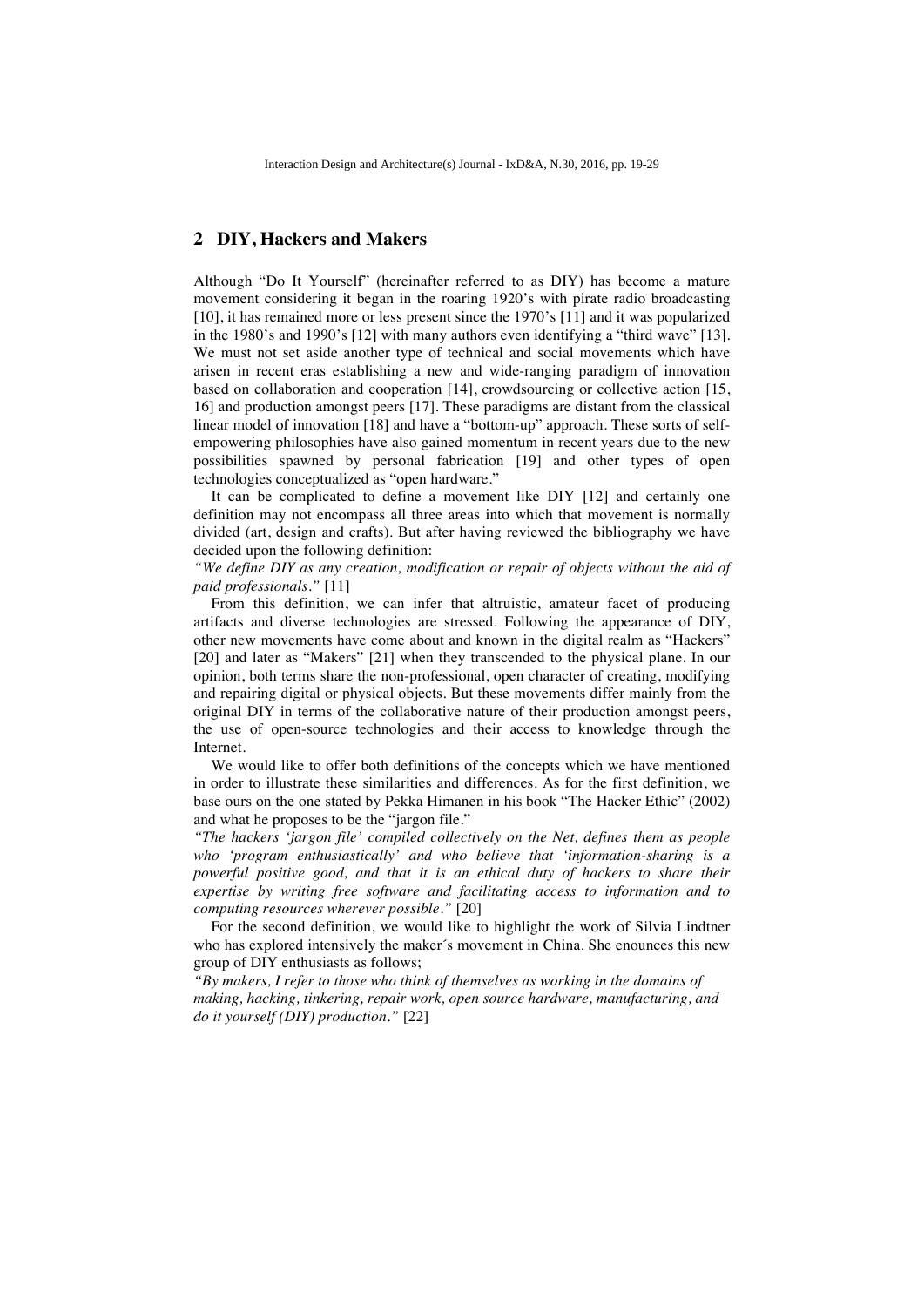Also, it is usual to find references to "maker cultures" in the literature and this is why we would like to pay attention to the definition that again Silvia made in a prior paper;

"*Today, we find ourselves in the middle of a new hacker culture (or 'maker culture') that both harkens back to this model of technology production as individual empowerment and departs from it in significant ways. This contemporary maker culture is concerned not only with open Internet technology and digital things, but also with physical things such as hardware designs, sensors, and networking devices that bridge the digital and physical worlds. While the earlier movement was concerned with the workings of software code and the workings of the Internet, this contemporary maker movement is concerned with hardware designs and the workings of the Internet of Things."* [23]

It seems clear that this new wave of DIY is shaped by the popularization of different open source technologies but it is also important to acknowledge that this new interest in physical objects is bridging the digital and physical universes. This materialization of digital artifacts is the quintessence of maker´s phenomenon. After transcending digital communities and specific events, co-creation spaces have become common. "Hackerspaces," "Fab Labs" or "Media Labs" are some of the names of these new collaborative spaces that allows manufacturing digital goods in a collaborative manner [24]. With more than 2044 Hackerspaces distributed around the planet<sup>1</sup> and approximately 355 planned to be open, the phenomenon is present in many urban environments but not only [25, 26]. Alongside this expansion, an increasingly common celebration of events dedicated to the hacker and maker culture have popped up in a wide range of cities, including Maker Faires, Hackathons, Open Hardware Summits and other similar events.

These spaces have a diverse stuff such as 3D printers, digital design instruments, electronic kits, soldering equipment, laser cutters and a long list of tools. This machinery allows users to experiment and learn with other users through informal and practical learning, developing at the same time self-managed projects. Moreover, digital platforms where you can find free code design like Thingiverse<sup>2</sup>, makes possible to modify, customize and produce technological objects. Given the plethora of projects and the ground-breaking nature of many of them it is not surprising that many media and authors have labeled the potential spawned of this new paradigm as a "Third Industrial Revolution" [21, 27, 28], a "democratization of manufacturing" [19] or a way of promoting "grassroots innovation and entrepreneurship" [29].

Despite these disruptive ideas and probably techno-optimistic views [30], the convergence of movements such as commons-based peer-production and digital fabrication is also seen as an opportunity to connect people with the activity of manufacturing goods and products once again. Also, it can be seen as part of a commitment to a more sustainable form of production and consumerism [31] and longer-lasting in terms of the durability of its products [21]. Last, contributing to the

<sup>&</sup>lt;sup>1</sup> Data retrieved from: http://hackerspaces.org/wiki/List\_of\_Hacker\_Spaces (consulted on 05/24/16)

<sup>2</sup> For further information, see: http://www.thingiverse.com/ (consulted on 05/24/16). This platform have a strong influence of The Whole Earth Catalog (http://www.wholeearth.com/index.php) which was a groundbreaking publication leaded by Stewart Brand.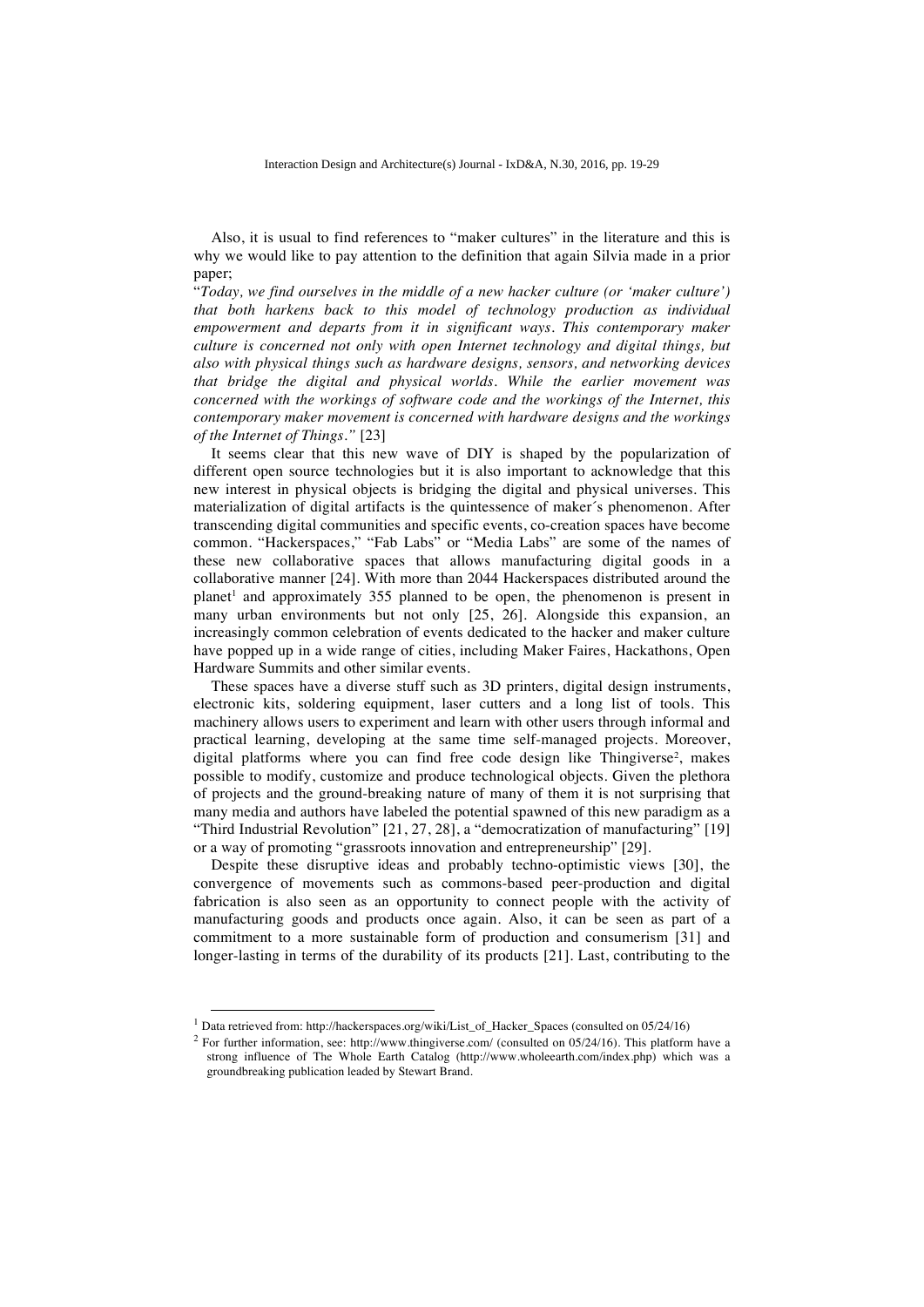social good and corporate citizenship through making is another of the highest aspirations [32].

### **3 Understanding maker culture**

We understand "making" as a social construction of technology (SCOT) [33, 34], a network of relationships [35] where users matters [36] rather than as a technological paradigm (TTP) [37]. Technology is not the main driver of user´s engagement. The creations that arise in these communities are the result of interactions amongst the different social groups that meet up in these spaces [33, 34, 38]. That is why it is so important to understand the learning and working dynamics that occur on maker collectivities. Here, we propose three features that try to explain the different motivations and aspirations of maker culture.

### **3.1 Commons-based peer production**

The physical materialization of a large number of digital technologies present on the Internet and the Web [29] has unlocked new possibilities for social production processes. That is why this transition from the virtual realm to the real world has also enabled to transfer the modes of digital production to the physical environment too [2]. Thus, cooperative and collaborative work is usually present in these spaces.

Commons-based peer production [17] is the work dynamics that has arisen due to the boom of "Web 2.0" and its collaborative applications [39]. This working basis has made possible to develop outstanding collaborative projects such as Linux, Wikipedia and many others but what´s more important; it has opened unique and exceptional possibilities for co-creation [2]. Therefore, it is not surprising that these spaces promote collaboration and empowerment for their members across its different activities, aiming to connect people in the local community. In other words, they apply the logic of "the platform" as a system for innovation like collaboration happens in the digital space.

Makerspaces are rapidly growing at urban areas but they are also starting to appear in rural regions. The case of Calafou [25] is one of the best examples that we can mention. The potential of initiatives like Farmbot [26] leads us to think that this phenomenon could also be very relevant for revitalizing rural ecosystems and nurturing its social capital.

### **3.2 Open source technologies**

The use of non-proprietary technologies is something that clearly defines movements like hackers or makers. Both groups have used and promoted "open-source software" and "open hardware" in order to use technology as an instrument for meeting community's needs. Technology is envisioned as an element of empowerment and not as an objective itself [40]. Some of the open technologies which have allowed new possibilities to DIY movements include CNC (Computerized Numerical Control)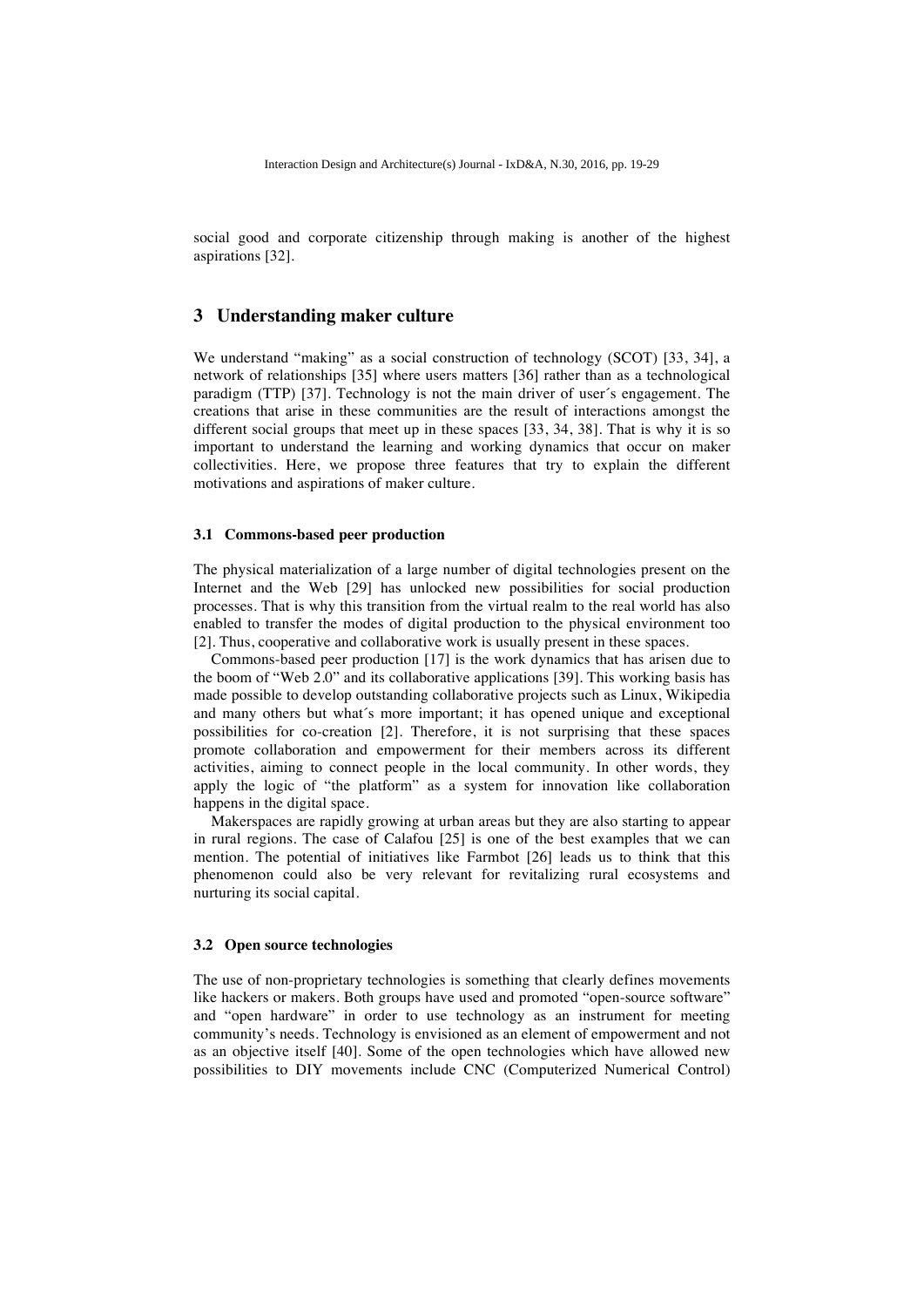drills, 3D scanners, laser cutters, printed circuits, software controllers and of course, 3D printers, as well as many others.

These technologies have been introduced into the public domain because the patents have expired and it has been possible to transfer manufacturing "from factory to desk" [29]. The popularization of this type of technologies has also led to a "democratization of innovation" as has been pointed out by some authors on similar phenomena [41, 42]. In our opinion, this has led to the crystallization of a new paradigm of collective innovation with fewer entry barriers and in a much more amateur basis.

### **3.3 Informal learning**

In the last part of this section we would like to pay attention to the learning dynamics that can be found in this type of spaces. Although they offer internal and external training in diverse formats, this is something that is delivered in an informal way. The idea of a community of practice [43] seems to be present at every time and takes place both in the physical spaces and in the digital platforms that are used by this type of spaces.

Many of the activities are associated with the use of new open technologies, such as training to start using 3D printers, laser cutting, creative electronics and chiptune<sup>3</sup> music, to name a few examples. The objective of all these learning sessions is rooted in the promotion and strengthening of a community of practice that can serve as a nexus linking the different individuals who take part in this space at some time whether temporarily or not. The dynamics of empowerment and informal learning that persistently succeed constitutes an exciting target for research which we would like to highlight in future studies. We also agree with other authors in the change that is experimenting education thanks to technology towards a more productive model where students are active participants and not passive ones [44].

### **4 Current crossroads and challenges**

After having described these new movements and spaces we would like to emphasize several challenges and potential threats we envisage in the forthcoming decades. Current gaps in the legal framework and the disruptive nature of these new open technologies lead us to think that it will be of outmost importance the alignment of policy makers, academia, industry and society. It is well known how hackerspaces can foster collaboration between a wide range of social actors [45] but this potential needs also a backup by an accurate framework provided by the civil society.

 $3$  Chiptune music refers to music made by the sound chips found within early gaming systems and microcomputers. Mainly 8-bit music.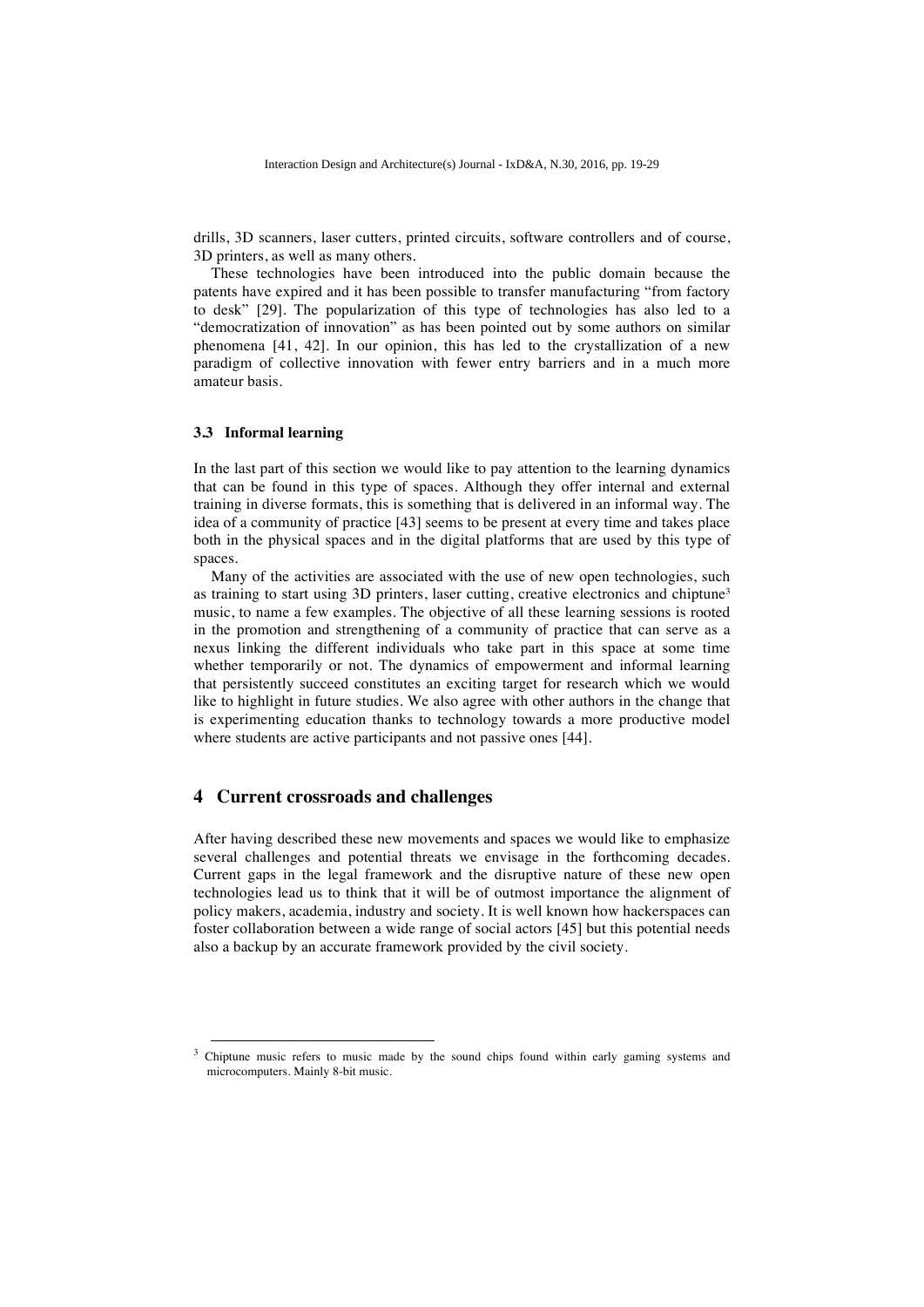#### **4.1 Digital commons need to be protected**

We would like to start drawing attention to the lack of criteria for the standardization of final products and safety of materials [46]. For instance, we have observed a real risk of excessive legal protection by policy makers in the literature reviewed [47]. This defense of technology rights could hamper innovation and new business opportunities that could be spurred by new organizational processes associated with these new disruptive open-source technologies. In our opinion, proper dissemination of these new technologies must be performed vis-à-vis with policy makers, legal experts and society as a whole. The current situation does not entail any intellectual property right violations (in most cases due to gaps in the current legal frameworks) but it is easy to envisage forthcoming legal battles. The different lobbies affected by these new open innovation ecosystems are probably prone to defend their current positions in case they feel threatened by the push of non-proprietary tech [48]. Not ensuring the benefits of free access could hamper many of the potential benefits of the social appropriation of these technologies in society [47]. And at the same time, it will be a way to deny the increasingly prosumerism basis of the new innovation society [49, 50].

### **4.2 Evaluating the impact**

On the other hand, we would like to explore different questions regarding the return of investment in hackerspaces. While it is true that they are often self-organized movements that attempt to obtain the necessary resources for their existence, in our research we also detected that many municipalities or regional authorities help financing this type of spaces. The idea behind this funding is an attempt to recover urban areas that have been deteriorated due to de-industrialization processes. In our humble opinion, further research has to be developed in order to fulfill several gaps in the literature related with this topic. It is still not obvious what kind of social capital can create these spaces. As we have argued, we tend to think that the variety of activities play an important role working as a "citizen hub" but it is really difficult to determine to what extent. It is also true that community cohesion [51] is at the core of these spaces because local interventions are at the backbone but we think that there is room to explore this kind of impacts on the territory. Although some impacts have been considered in the literature [52], it is necessary to go further of the classical economic indicators and analyze the diverse impacts on the area.

Moreover, we would like to point out the need for an effective systemization of their repositories of knowledge. The main threat of Web 2.0 platforms is the fragmentation [39, 53] of the information that is produced and it is important to raise the importance of the digital space as an extension of the urban scene nowadays. The popularization of digital technologies and the flows of people caused by the globalization have provoked that the accessibility of the information on the Web and the Internet became really important by different urban collectives and individuals. In this sense we agree with other authors in the need for investment of knowledge [54] and foster community cohesion through local intervention [51].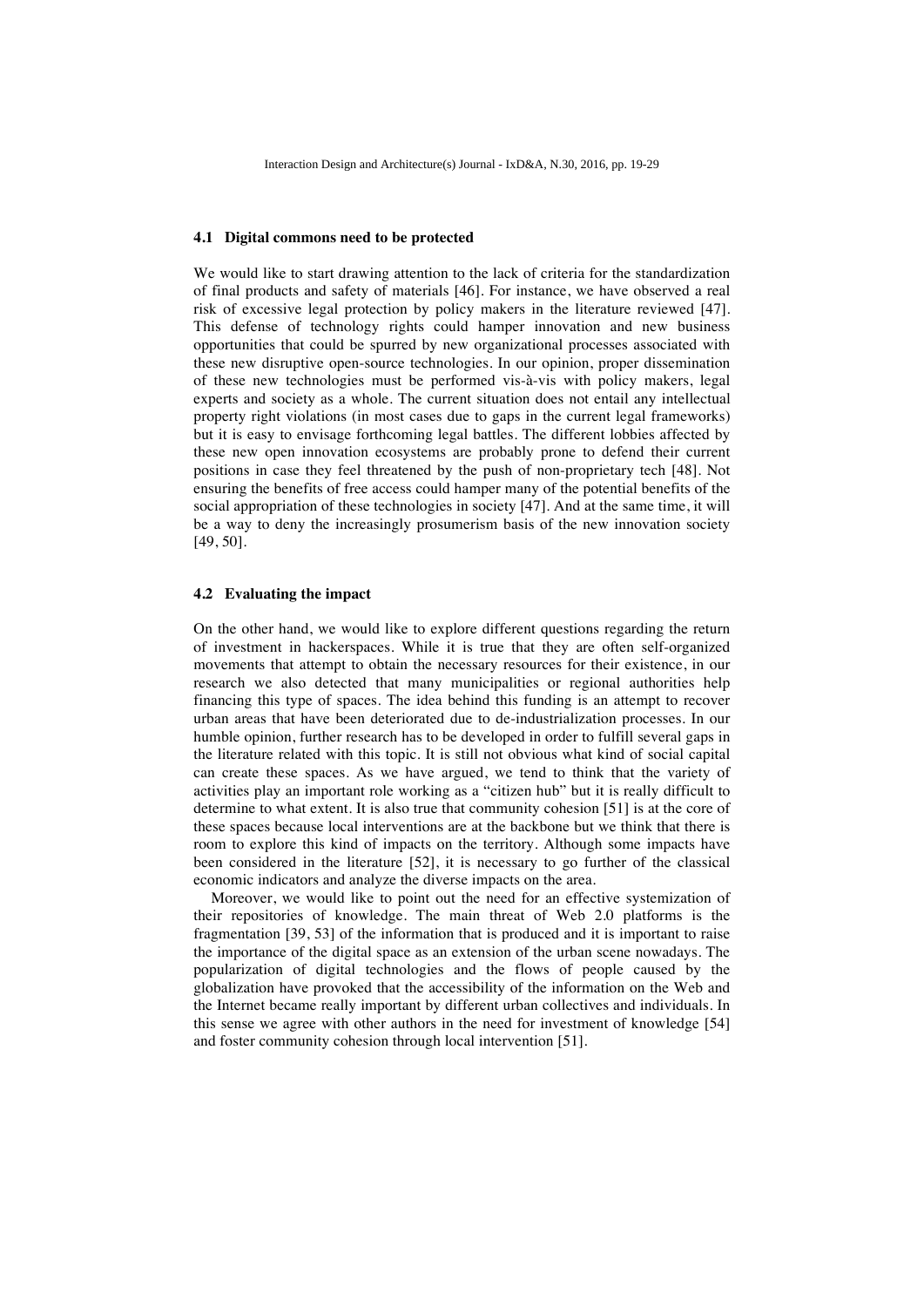#### **4.3 Towards a Social Manufacturing?**

"Social Manufacturing" has been used in reference to cloud-based services platforms [56], in relation to the value chain of fabrication processes [57], and also to express the combination of social innovation with advanced fabrication [58] or "rapid prototyping" [59]. But the meaning that we would like to propose in this article is related to new forms of customized fabrication that have become possible due to open technologies, involving at the same time a collaborative system of production and informal learning. The ability of transforming digital objects into physical ones [5] is been combined with the potential of virtual communities of innovators that are managed through the Internet [27]. This mixture is making possible products that tend towards a marginal cost of zero [60] and that leads us to think that we are witnessing a new paradigm in manufacturing. A new basis between production of goods and its relationship with society and design [61]. That is why we would like to propose "Social Manufacturing" as a term that implies expressions of digital production that is characterized by:

- o A p2p production basis.
- o Using of open source & non-proprietary technologies.
- o Promotion of informal learning (offline and online).

We believe that these three factors are the quintessence of the new innovation ecosystems that are based in p2p and open manufacturing. These spaces are also learning ecosystems that can pave the way for future social innovations and business opportunities. The real challenge is how to scale up these ecosystems to other scenarios like traditional manufacturing factories [23] and how society can evolve to a space where knowledge can be easily shared, replicated and transferred.

# **5 Conclusions**

As we have stated previously, we tend to think that it is critical to safeguard the society's future interests and resist forthcoming expected pressures that some lobbies will impose to policy-makers. These are a few of the key factors which might arise when it comes to facilitating a change in society's relationship with the production of consumer goods [61].

Some potential benefits have yet to be fully envisaged but we already see some signals in sectors such as education and the creative and cultural industries. We strongly think that an emphasis must be put on social dissemination [62] of these open and non-proprietary technologies in order to facilitate the evolution of the society to a much more prosumerism basis. The public perception of this phenomenon tends to adopt techno-optimistic views [30] but we clearly envisage room for fruitful experimentation between different stakeholders [23]. The need for a "learning by doing" educational approach where skills have recently gained significant importance incline us to think that the use of technology in education is pushing a more productive model where peers learn together [44]. This is something that "making" could help to achieve in the next years.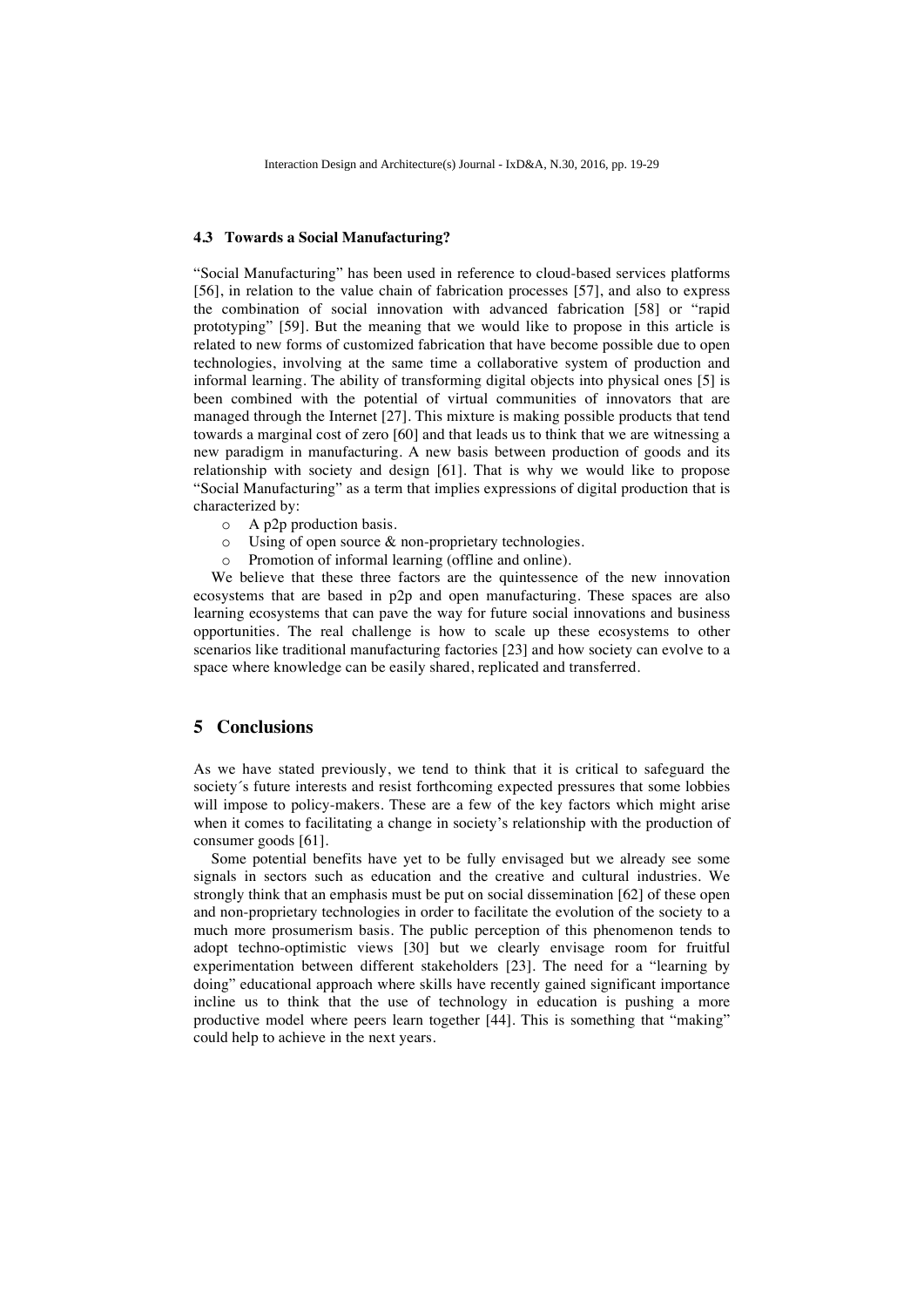Last, we emphasize the need to push forward research in order to determine the socioeconomic impact of these spaces in the territory due to the gaps that we have stressed. We envisage research opportunities that can contribute to the development of theoretical frameworks that help us to understand the role of "Social Manufacturing" and its impact in society.

**Acknowledgements.** Publication subsidized with funds from the Emaitek program (Basque Government) that supports Research and Technological Organizations.

# **References**

- 1. Birtchnell T., Urry J.: Fabricating Futures and the Movement of Objects Mobilities, 8, pp. 388–405 (2013)
- 2. Ratto M., Ree R.: Materializing information: 3D printing and social change First Monday, 17, pp. 1–25 (2012)
- 3. Kostakis V., Papachristou M.: Commons-based peer production and digital fabrication: The case of a RepRap-based, Lego-built 3D printing-milling machine Telemat. Informatics, 31, pp. 434–443 (2014)
- 4. Stangler D., Maxwell K.: DIY Producer Society Innov. Technol. Governance, Glob., 7, pp. 3–10 (2012)
- 5. Townsend A., Jeffery L., Fidler D., Crawford M.: The Future of Open Fabrication, , Palo Alto, Ca, (2011)
- 6. Anderson C.: In the Next Industrial Revolution, Atoms Are the New Bits, http://www.wired.com/2010/01/ff\_newrevolution/
- 7. Benkler Y.: The Penguin and the Leviathan: How Cooperation Triumphs over Self-Interest, Crown Business, (2011)
- 8. Bauwens M.: The political economy of peer production CTheory, (2005)
- 9. Innerarity D.: La sociedad de la innovación ¿Cómo es una sociedad innovadora? (2009) 10. Haring K.H.: Radio's Technical Culture. Cloth. (2008)
- Haring K.H.: Radio´s Technical Culture, Cloth, (2008)
- 11. Kuznetsov S., Paulos E.: Rise of the Expert Amateur: DIY Projects , Communities , and Cultures Proceedings of the 6th Nordic Conference on Human-Computer Interaction: Extending Boundaries. pp. 295–304. ACM (2010)
- 12. Atkinson P.: Do It Yourself: Democracy and Design J. Des. Hist., 19, pp. 1–10 (2006)
- 13. Fox S.: Third Wave Do-It-Yourself (DIY): Potential for prosumption, innovation, and entrepreneurship by local populations in regions without industrial manufacturing infrastructure Technol. Soc., 39, pp. 18–30 (2014)
- 14. Chesbrough H.: Open innovation: The new imperative for creating and profiting from technology, Harvard Business Press, Boston, (2003)
- 15. Howe J.: Crowdsourcing: Why the Power of the Crowd Is Driving the Future of Business, Crown Business, (2009)
- 16. Surowiecki J.: The Wisdom of Crowds, Anchor, (2005)
- 17. Benkler Y.: The Wealth of Networks: How Social Production Transforms Markets and Freedom, Yale University Press, New Haven and London, (2006)
- 18. Lundvall B.-A.: National Systems of Innovation: Towards a Theory of Innovation and Interactive Learning, Pinter Publ., London, (1992)
- 19. Mota C.: The Rise of Personal Fabrication Proceedings of the 8th ACM conference on Creativity and cognition. pp. 279–288. ACM (2011)
- 20. Himanen P.: La ética del hacker y el espíritu de la era de la información, Destino, (2002)<br>21. Anderson C.: Makers: the new industrial revolution. Random House. (2012)
- Anderson C.: Makers: the new industrial revolution, Random House, (2012)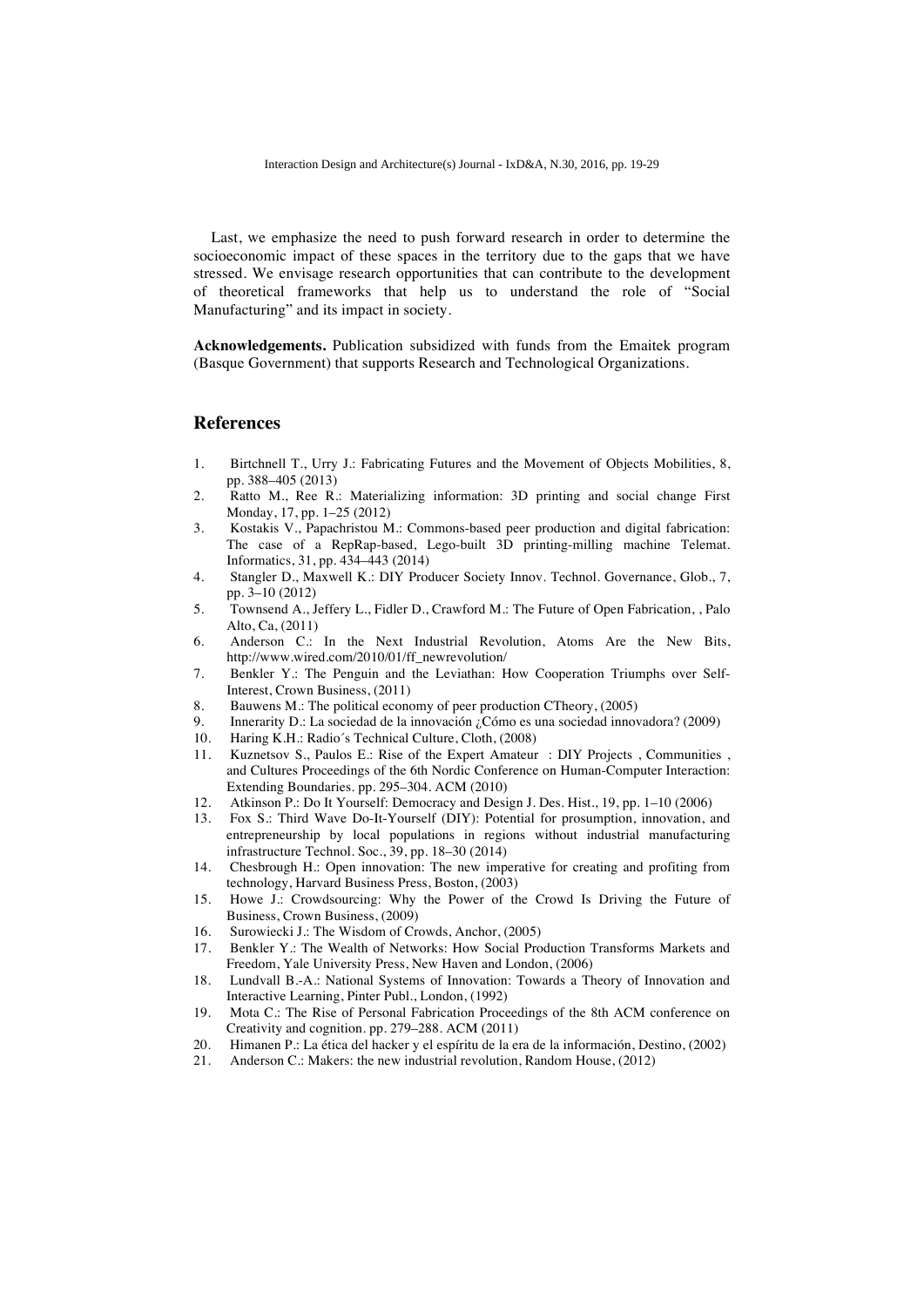- 22. Lindtner S.: Hacking with Chinese Characteristics: The Promises of the Maker Movement against China's Manufacturing Culture Sci. Technol. Human Values, 40, pp. 1–26 (2015)
- 23. Lindtner S.: Hackerspaces and the Internet of Things in China: How makers are reinventing industrial production, innovation, and the self China Inf., 28, pp. 145–167 (2014)
- 24. Smith A., Hielscher S., Dickel S., Söderberg J., Oost E. van: Grassroots digital fabrication and makerspaces: reconfiguring, relocating and recalibrating innovation?, (2013)
- 25. Calafou-Cooperativa-Integral: Calafou | postcapitalist ecoindustrial colony, https://calafou.org/en
- 26. Cruz J., Herrington S., Rodriguez B.: Farmbot, (2014)<br>27. The Economist: A third industrial revolution. http://ww
- 27. The Economist: A third industrial revolution, http://www.economist.com/node/21552901
- 28. P2P-Foundation: A synthetic overview of the collaborative economy, , Amsterdam, (2012)
- 29. Gershenfeld N.: Fab: The coming revolution on your desktop From personal computers to personal fabrication, Basic Books, (2005)
- 30. Sivek S.C.: "We Need a Showing of All Hands": Technological Utopianism in MAKE Magazine J. Commun. Inq., 35, pp. 187–209 (2011)
- 31. Scholz T.: Digital labor: The internet as playground and factory, Routledge, New York, (2012)
- 32. Johar I., Lipparini F., Addarii F.: Making Good our Future Exploring the New boundaries of Open & Social Innovation in Manufacturing, (2015)
- 33. Bijker W.E., Hughes T.P., Pinch T.J.: The social construction of technological systems: New directions in the sociology and history of technology, MIT Press, Cambridge, MA, (1987)
- 34. Bijker W.E., Pinch T.J.: The Social Construction of Facts and Artefacts: or How the Sociology of Science and the Sociology of Technology might Benefit Each Other Soc. Stud. Sci., 14, pp. 399–441 (1984)
- 35. Latour B.: Ciencia en acción, Labor, Barcelona, (1992)
- 36. Oudshoorn N., Pinch T.: How users matter: The co-construction of users and technology, The MIT Press, Cambridge, MA,
- 37. Dosi G.: Technological paradigms and technological trajectories: a suggested interpretation of the determinants and directions of technical change Res. Policy, (1982)
- 38. Bijker W.E.: Sociohistorical Technology Studies in Jasanoff, S., Markle, G., Petersen, J., and Pinch, T. (eds.) Handbook of science and technology studies, revised edition. pp. pp. 229–257. SAGE Publications, Thousand Oaks, CA (1995)
- 39. Anderson P.: What is Web 2.0? Ideas, technologies and implications for education by, (2007)
- 40. Bookchin M.: Hacia una tecnología liberadora, (1965)
- 41. Hippel E. von, Katz R.: Shifting Innovation to users via toolkits, (2002)
- 42. Von Hippel E.: Democratizing Innovation, The MIT Press, Cambridge, MA, (2005)
- 43. Wenger E.: Communities of practice: Learning, meaning, and identity, Cambridge University Press, (1999)
- 44. Deriu M., Uras S., Simbula G., Ardu D., Paddeu G.: Playing by the rules: co-designing interactive installations with pupils. Interact. Des. Archit., 18, pp. 40–53 (2013)
- 45. Maxigas: Hacklabs and hackerspaces Tracing two genealogies J. Peer Prod., (2012)
- 46. Lipson H., Kurman M.: Factory @ Home: The Emerging Economy of Personal Fabrication, (2010)
- 47. Weinberg M.: It will be awesome if they don´t screw it up: 3D Printing, Intellectual Property, and the Fight Over the Next Great Disruptive Technology, (2010)
- 48. Bradshaw S., Bowyer A., Haufe P.: The Intellectual Property implications of low-cost